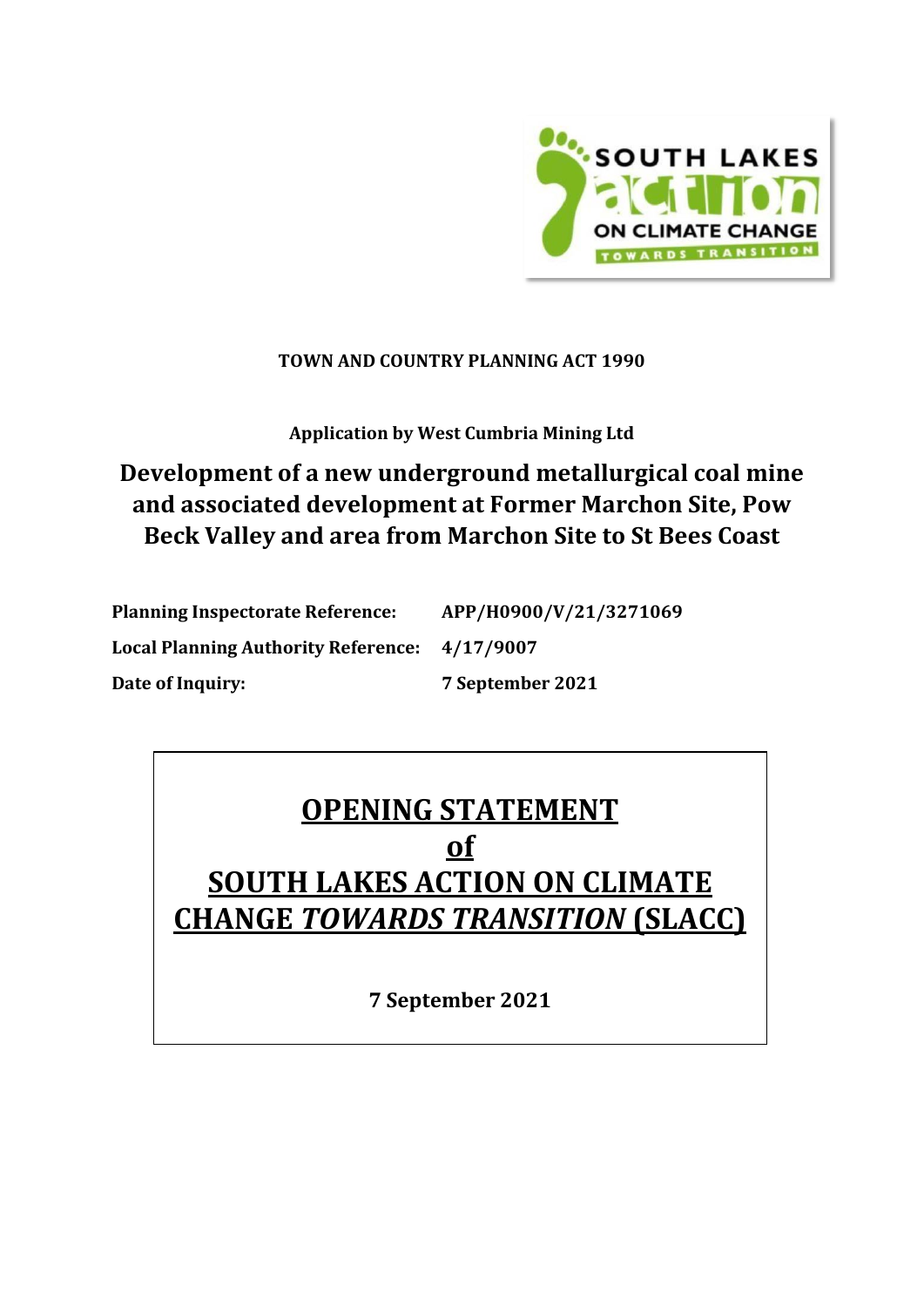#### **Introduction**

- 1. A powerful myth has been spun around the proposed new coal mine that is the subject of this inquiry: that it would represent a secure indigenous coking co[al](#page-1-0) supply for the UK steel industry, thereby providing considerable national benefits, 1 displacing the transport emissions of coal c[om](#page-1-2)ing from the US or elsewhere into the  $UK, 2$  $UK, 2$  and providing much needed local jobs.  $3$
- 2. The reality is very different. The reality is that vast majority of WCM's coal has always been destined for outside the UK;<sup>[4](#page-1-3)</sup> WCM has confirmed in its evidence that its main market is "Europe", which is defined to i[nc](#page-1-4)lude non-European countries such as Turkey, Bosnia and Herzegovina and Serbia, <sup>5</sup> and failing that the possibility of Japan or India have been floated.[6](#page-1-5) The reality is that once the mine is built and the coal is being extracted, the coal can be sold on the world market and there is no mechanism for preventing that. Little reliance can be placed on the WCM myth of local coal to supply local demand. I'll address the other myth, of greenhouse gas savings from WCM coal substituting perfectly for US or other coal, later.
- 3. Turning to local jobs, WCM's case to the Council was that the total number of employees when the mine reached peak production was expected to be 518,[7](#page-1-6) and its promotion of the mine was as 500 jobs for 50 years, mostly to people resident in the area.[8](#page-1-7) Of course, that changed to 25 years. The job number changed too, now claimed as "up to" 532 permanent staff. $9$  But at no point has there been any methodology for those employment numbers. The vast majority of jobs at the mine – some 429 – require previous relevant experience meaning that WCM's claim th[at](#page-1-9)  $80\%$  of the operational workforce will be sourced locally is unlikely to be fulfilled. $^{10}$ WCM's own survey of local labour supply found under 3% of those local residents

<span id="page-1-0"></span><sup>&</sup>lt;sup>1</sup> Officer's Report  $2/10/20$  CD4.5, §7.248.<br><sup>2</sup> Ibid 87.84

<span id="page-1-1"></span><sup>&</sup>lt;sup>2</sup> Ibid  $$7.84$ .

<span id="page-1-2"></span> $\frac{3}{4}$  Ibid §7.250.

<span id="page-1-3"></span><sup>4</sup> CD 1.145 ES Chapter 19 §22: 360,000t of the 2.78mtpa of coal is destined for use in the UK steel industry."

<span id="page-1-4"></span> $\frac{5}{6}$  WCM/JT/1 §5.5.

<span id="page-1-5"></span> $\frac{6}{7}$  WCM/JT/3 §3.4.

<span id="page-1-6"></span><sup>7</sup> Officer's Report  $2/10/20$  CD4.5 § 7.233.<br>8 Ibid  $57.237$ 

<span id="page-1-7"></span> $^{8}$  Ibid §7.237.

<span id="page-1-8"></span> $\frac{9}{10}$  WCM/MAK/1 §8.1.

<span id="page-1-9"></span> $CD1.86$ , pg  $26$ .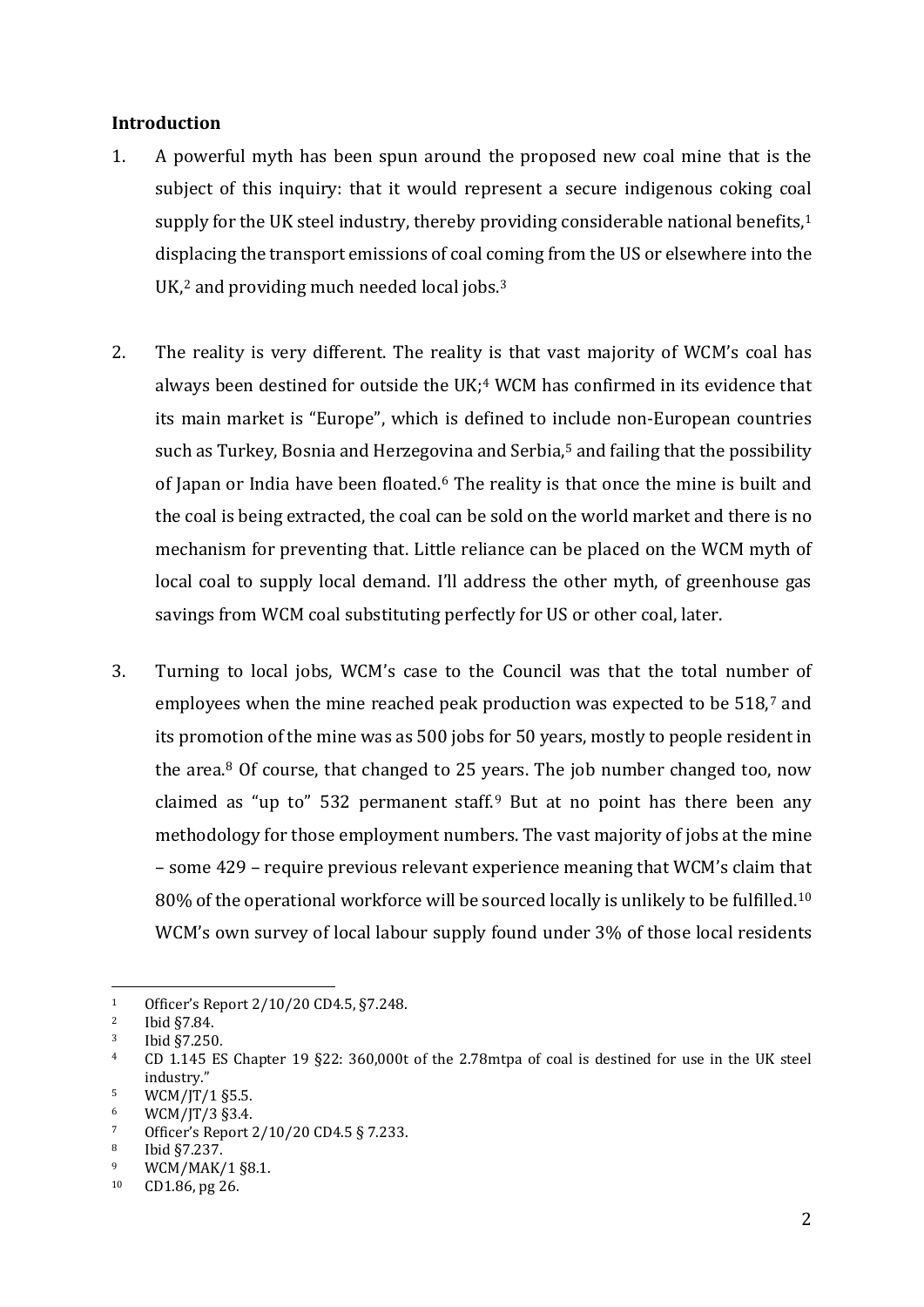expressing an interest in working at the mine have sufficient experience. [11](#page-2-0) The likelihood is that the jobs would be filled by non-local people.

- 4. WCM's case to the Council wa[s](#page-2-1) that the company "planned to offer 50 apprenticeships" (emphasis added). <sup>12</sup> Even now, scant detail has been provided and there is no evidence as to when, in the 25 year lifetime of the mine the apprenticeships would be provided, with WCM's CEO Mr Kirkbride making clear [in](#page-2-2) his evidence that the apprenticeships will be "based on WCM's future need", 13 meaning they would be locked into a development limited to 2049 and a technology the need for which is rapidly diminishing.
- 5. The narrative that has grown up around the mine of British coal being used for British steel production is false, as is the myth of local coal to supply the local industry and provide local jobs.

### **There is No Need For the Coal**

- 6. Given the importance of this issue, some detail is necessary. On WCM's case as the Council considered it, at maximum, UK sales represent 6-13% of the proposed total output of the mine. That is up to only 13% of the UK's imports of coking coal.[14](#page-2-3) That is not a secure indigenous coking coal supply for the UK.
- 7. Furthermore, there is considerable doubt that even the 6-13% of the mine's coal intended for the UK can be sold in the UK, because of the composition of the coal. As evidence provided by the British steel industry to the Council in 2020 and by the Materials Processing Institute ("**MPI**") and Prof Haszeldine for SLACC in this inquiry show, the sulphur content of the coal is critical to whether it is able to be used in the UK (ie whether it falls within the regulatory requirements fir steelmaking purposes).

<span id="page-2-0"></span> $11$  Ibid.<br> $12$  Office

<span id="page-2-2"></span><span id="page-2-1"></span><sup>12</sup> Officer's Report 2/10/20 CD4.5 §7.233.<br>
13 WAM/MAK/1 §8.2.<br>
14 WCM's Statement of Case §11 cites a figure

<span id="page-2-3"></span>WCM's Statement of Case §11 cites a figure of 2.69mtpa of coal imported by the UK.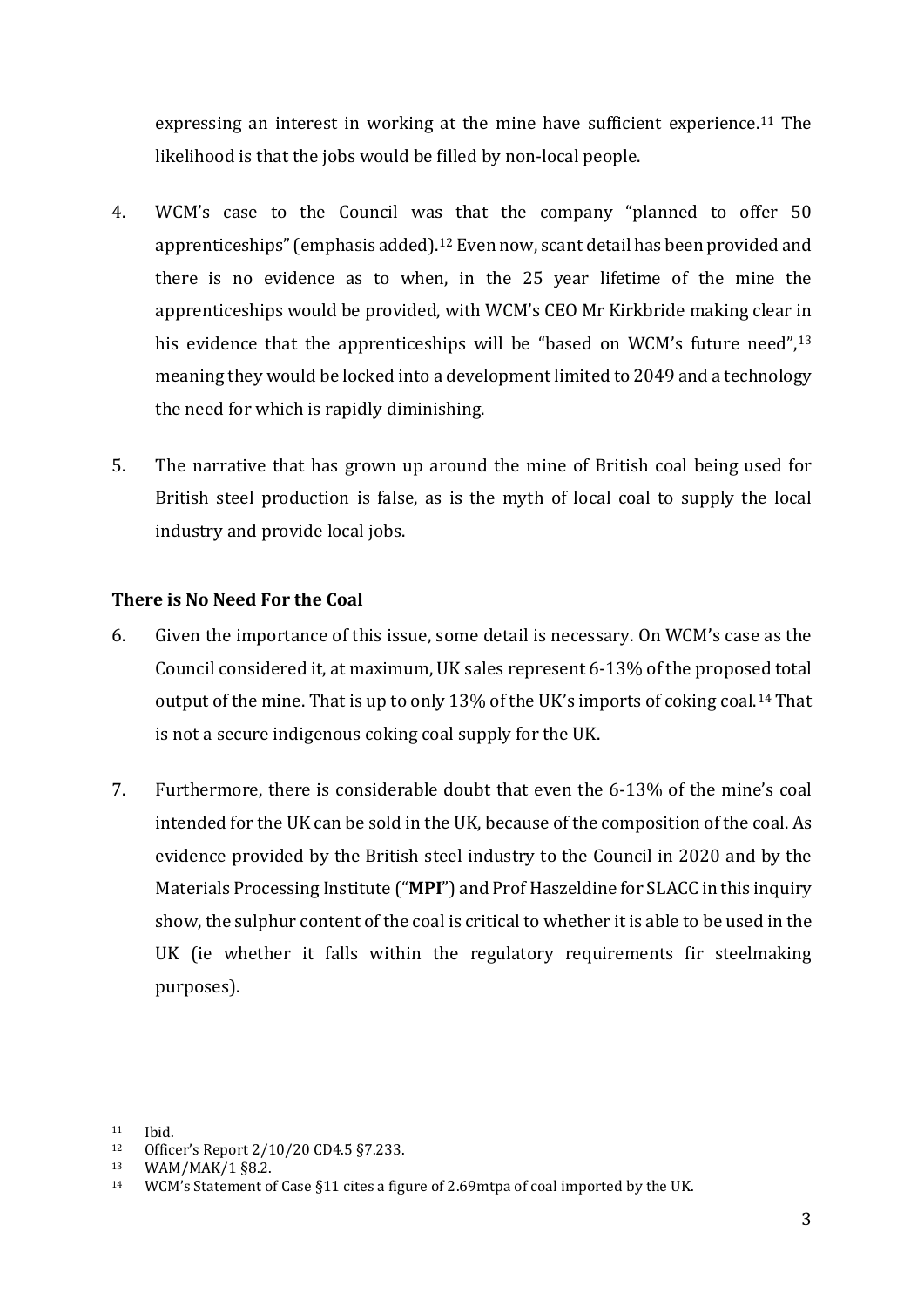- 8. WCM's position on the composition of the coal keeps shifting. WCM's original application had a definition of "metallurgical coal" from  $1.25\%$  sulphur,<sup>[15](#page-3-0)</sup> but was described by the Council as having a "cut off" of 1.4% sulphur in the coal, allowing for a product of 1.3% or 1.4% sulphur to be produced.<sup>[16](#page-3-1)</sup> In April 2020, WCM amended the application, amending the definition of "metallurgical coal" from 1.25% sulphur to a maximum sulphur content of  $2\frac{1}{7}$  but stating that a new wash plant would produce coals of up to  $1.8\%$  sulphur,<sup>[18](#page-3-3)</sup> while also committing to a condition to maintain the sulphur content to a maximum sulphur content of 1.6% and an average (mean) sulphur content of no more than 1.4%.[19](#page-3-4)
- 9. WCM provided the Council with an Indicative Specification showing a Total Sulphur specification of <1.4% and Ash specification of <4%.[20](#page-3-5)
- 10. In its Statement of Case WCM appeared to be promoting that application (ie with the limits the Council specified in the conditions), but its position was caveated[.21](#page-3-6) In its evidence, for example via Mr Kirkbride, that caveated position remains, such that WCM now claims a condition is not necessary (and so are now refusing to commit to a specific sulphur level or any other specification) while indicating it would accept such a condition if necessary.[22](#page-3-7)
- 11. In its Schedule of Issues and Uncertainties, the Council flagged that the definition of the coal provided by Mr Kirkbride in his evidence – an Indicative Specification<sup>[23](#page-3-8)</sup> – was different from that with which the Council was provided when corresponding with steel manufacturers and the coal broker, Javelin. That specification shows Total Sulphur of <1.5% and Ash of <5% (with other values also changing).

<span id="page-3-0"></span><sup>&</sup>lt;sup>15</sup> CD 1.59 Table 6.1<br><sup>16</sup> Officer's Report 2

<span id="page-3-1"></span><sup>16</sup> Officer's Report  $2/10/20$  CD4.5 §7.88.<br>17 CD 1.59 pg 51

<span id="page-3-2"></span> $17$  CD 1.59 pg 51.<br>  $18$  Officer's Report

<span id="page-3-3"></span><sup>&</sup>lt;sup>18</sup> Officer's Report  $2/10/20$  CD4.5 §7.89<br><sup>19</sup> Ibid. condition 1 ng 70; conditions 4 ap

<span id="page-3-4"></span><sup>&</sup>lt;sup>19</sup> Ibid, condition 1 pg 70; conditions 4 and 77.<br><sup>20</sup> Provided by the Council with the recent set of

<span id="page-3-5"></span><sup>&</sup>lt;sup>20</sup> Provided by the Council with the recent set of Conditions (27/8/21).<br><sup>21</sup> CD 15 1 8131

<span id="page-3-6"></span><sup>&</sup>lt;sup>21</sup> CD 15.1 §131.<br><sup>22</sup> WCM/MAK/3

<span id="page-3-7"></span><sup>&</sup>lt;sup>22</sup> WCM/MAK/3  $§4.16$ .<br><sup>23</sup> WCM/MAK/2 Appen

<span id="page-3-8"></span>WCM/MAK/2 Appendix 3 pg 73.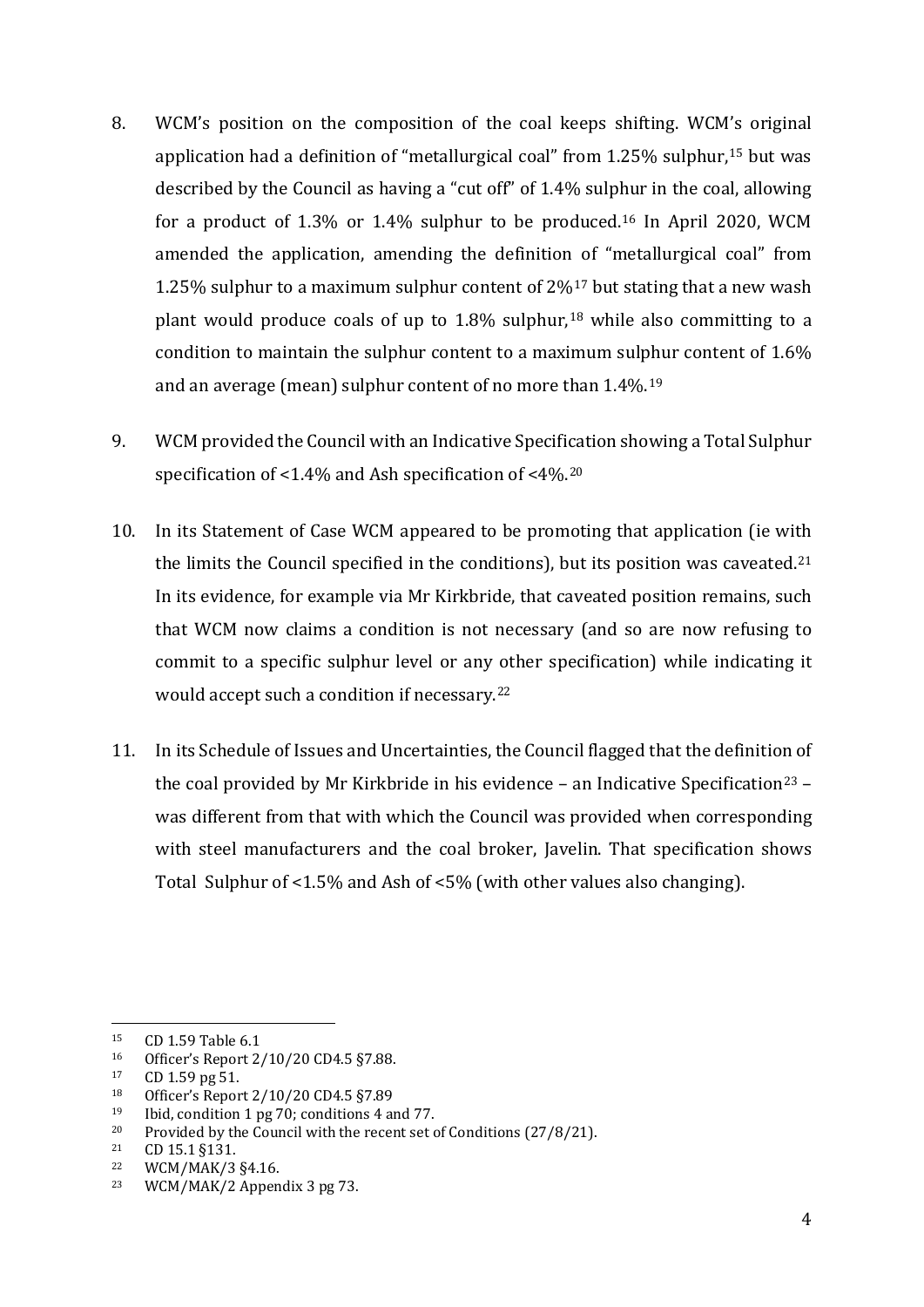- 12. Mr Truman in his evidence also introduces the possibility that WCM's coal will be blended to adjust the overall sulphur content and may be blended with Australian coal.[24](#page-4-0)
- 13. So we are confronted with a very unsatisfactory position. SLACC emphasised at the outset of its Statement of Case in May 2021 that it was uncertain whether WCM would be promoting at the inquiry the proposal as recommended to the Council's Development Control and Regulation Committee in October 2020 or the proposal as made in April 2020. The truth is that both, and neither, are being promoted. Both, because WCM resists the condition defining the coal as High Vol A Coking Coal while also indicating openness to that condition; and neither because a wholly different specification of coal is relied on in WCM's evidence.
- 14. In light of SLACC's evidence from the MPI and from Prof Haszeldine that a sulphur content for high quality marketable metallurgical coal (High Vol A coal) is 1.0-1.1%, with 1.3% being considered "poor to marginal", it is questionable whether even the proposed 6-13% of WCM's coal could be sold in the UK.
- 15. So where might it be sold? WCM relied on coking coal being classed as a critical raw material by the EU, provided the Council with figures on EU steel production a[nd](#page-4-1) evidence, via Dr Bristow, about current and future demand for steel in the EU. 25 WCM's position was that the coal not sold in the UK would be sold in the EU, and Mr Kirkbride's evidence is that "around 85% [of the coal will be] exported into the EU."[26](#page-4-2) Mr Truman's evidence, however, it that the majority of the coal will be sold into "[Eur](#page-4-3)ope", which he defines to include Turkey, Bosnia and Herzegovina and Serbia. <sup>27</sup> And, as I have already mentioned, in rebuttal Mr Truman introduces the possibility of Japan[28](#page-4-4) and gives the inquiry of his views on need in China and India.[29](#page-4-5)
- 16. SLACC's evidence, given by Prof Nilssen, Professor of Environmental and Energy Systems Studies at Lund University, is that there is widespread expert consensus

<span id="page-4-0"></span><sup>&</sup>lt;sup>24</sup> WCM/JT/1  $\S$ 5.4.<br><sup>25</sup> Officer's Report 2

<span id="page-4-1"></span><sup>&</sup>lt;sup>25</sup> Officer's Report 2/10/20 CD4.5 §§7.10-7.22<br><sup>26</sup> WCM/MAK/1 §9.7.

<span id="page-4-3"></span><span id="page-4-2"></span><sup>&</sup>lt;sup>27</sup> WCM/JT/1 § 5.5; WCM/JT/2 pg 12 Figure 1.6 and §§2.28-2.29.<br><sup>28</sup> WCM/JT/3 § 3.4

<span id="page-4-5"></span><span id="page-4-4"></span><sup>&</sup>lt;sup>28</sup> WCM/JT/3  $\S$ 3.4.<br><sup>29</sup> WCM/JT/1 Section

WCM/JT/1 Section 4.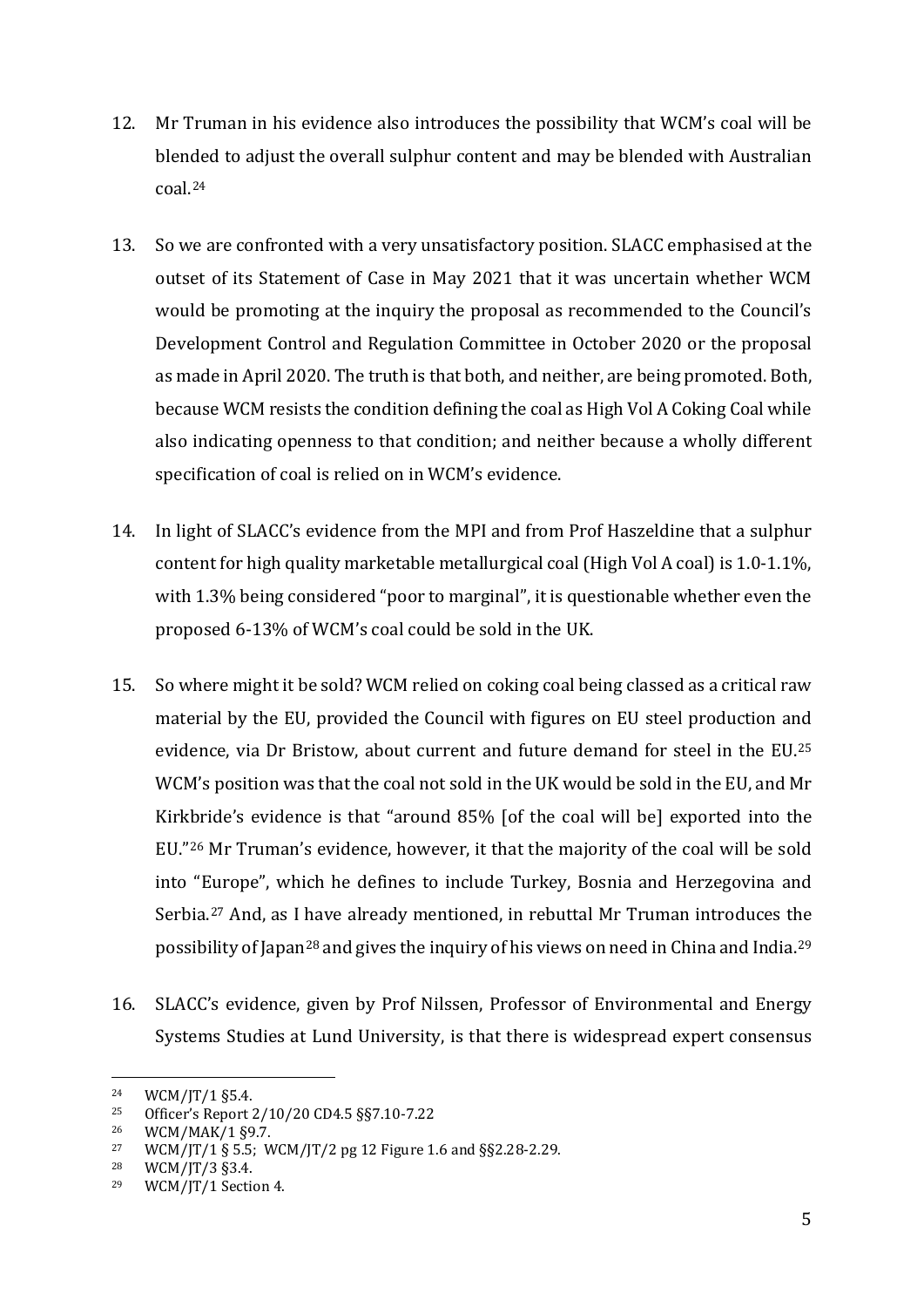that (i) steelmaking using recycled steel scrap will increase significantly over the coming decades, (ii) natural gas direct reduction already exists and hydrogen direct reduction is developing rapidly, (iii) there is increasing demand for low-carbon steel and (iv) policies to implement emissions reduction targets will rapidly affect what constitute 'viable commercial production' methods.[30](#page-5-0)

- 17. Both the UK and EU have set targets that will mean that the use of coking coal should be significantly reduced or eliminated and is unlikely to remain central to steel production in future. Prof Ekins' modelling of the UK/EU iron and steel sector shows it is likely there will, essentially, be no demand for coal in steel making after 2035- 40.
- 18. In a nutshell, there is no need for this new coal mine to produce coking coal; and even if there were, the coal it will produce would not be of sufficient quality to meet any need in the UK or EU.

#### **The Pipe-Jacking Amendment of the Application**

- 19. In planning terms, there are few protections stronger than that given to ancient woodland: development resulting in the loss or deterioration of "irreplaceable habitat" such as ancient woodland "should be refused, unless there are wholly exceptional reasons and a suitable compensation strategy exists": paragraph 180(c) of the NPPF, emphasis added.
- 20. Furthermore, any harm to ancient woodland caused by the proposed development would be key to considering whether the proposal is environmentally acceptable or could be made so, under local plan policy DC12 and paragraph 217 NPPF.
- 21. It is thus central to the inquiry (1) whether there will be "loss or deterioration" of ancient woodland and (2) if so, what wholly exceptional reasons exist and what suitable compensation strategy is proposed.

<span id="page-5-0"></span><sup>30</sup> SLACC/LN/1.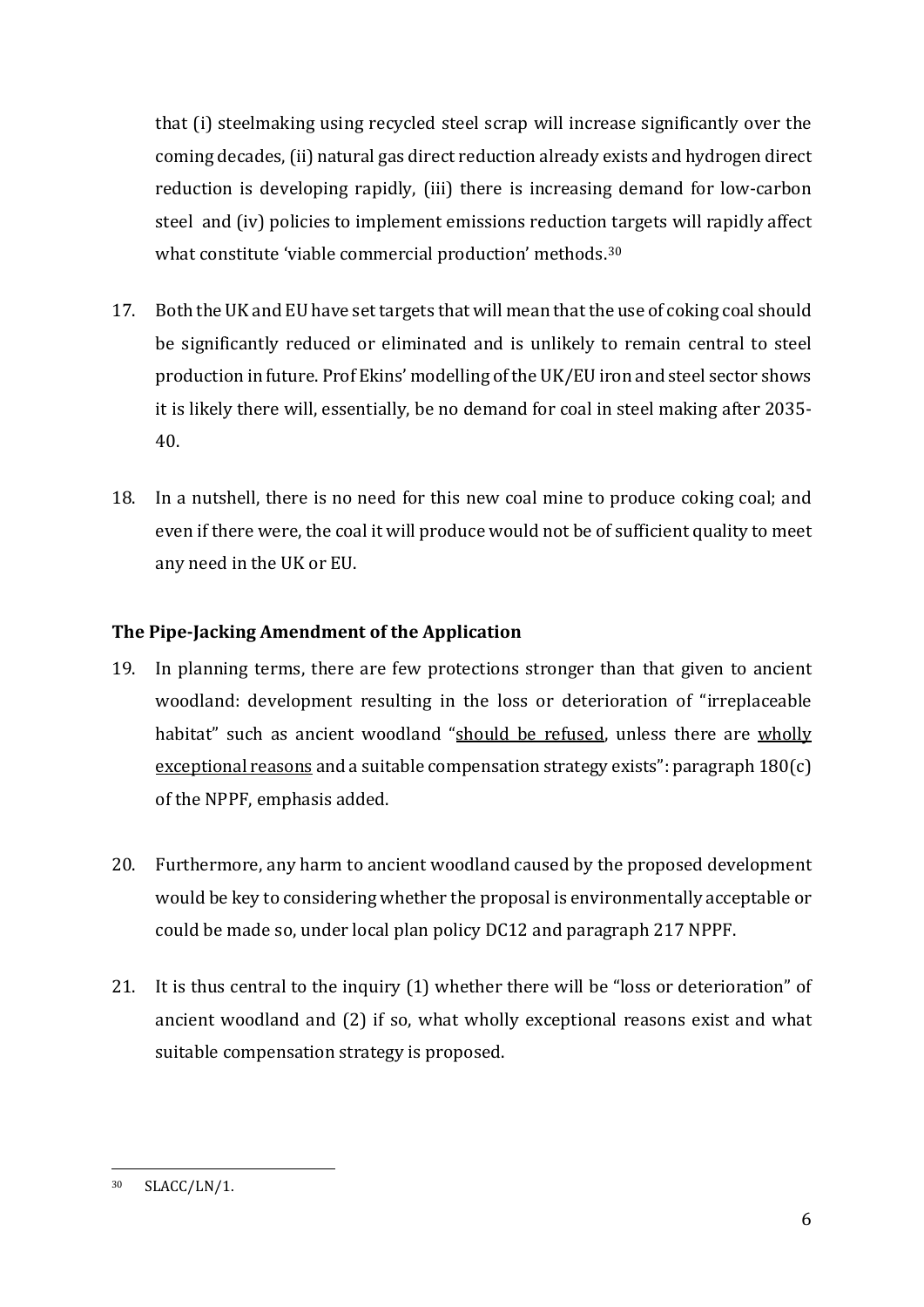- 22. On 3 September 2021, SLACC provided summary written submissions setting out how WCM had amended its application from a development that included a "subsurface conveyor installed by a cut and cover method", $31$  meaning that there would be excavation of a trench through what WCM then accepted was one ancient woodland: Bellhouse Gill Wood,<sup>[32](#page-6-1)</sup> to one which includes a sub-surface conveyor installed partly by a cut and cover method and partly via trenchless tunnelling using pipe jacking, though what is now acknowledged to be three ancient woodlands: Roskapark Wood, Benhow Wood and Bellhouse Gill Wood.[33](#page-6-2)
- 23. The amendment was made incrementally, first via a single sentence in WCM's Statement of Case introducing trenchless crossing,<sup>[34](#page-6-3)</sup> unheralded and unacknowledged as an amendment; and then in a single paragraph of Mr Thistlewaite's evi[den](#page-6-4)ce introducing pipe jacking, unheralded and unacknowledged as an amendment. 35
- 24. This amounts to a substantial amendment to the application, to which SLACC drew the Inspector's attention on 23 and 25 August and 2 September 2021. That correspondence and those submissions referred to SLACC's earlier correspondence with WCM on 10 June; 5 July; 24 July and 27 July taking issue with the amendment and asking for factual clarification on what it entails and what its impacts would be. WCM chose to drip-feed skeletal information about trenchless construction in June and July; provided on 24 August (only after a serious intervention by SLACC) a "Work Package" first obtained by WCM in April 2021, which focuses on health and safety and is general in nature; and at 19h26 on 3 September 2021, ie one working day before the Inquiry opened, to provide an updated ecology assessment with some information about hydrogeology; some information about contractor capability and some information about the pipe jacking design and methodology. There are still no plans showing the pipejacking construction in comparison to ground levels or the steep topography.

<span id="page-6-0"></span> $31$  CD 1.66 pg 6; CD 1.83 §5.3.79-5.3.85; CD 1.84; CD 1.67.<br> $32$  CD 1.109 set out at SLACC/PB2/2 pgs 34 and 36

<span id="page-6-1"></span> $32$  CD 1.109, set out at SLACC/PB2/2 pgs 34 and 36.<br> $33$  WCM/PS/1 85.3

<span id="page-6-2"></span> $33$  WCM/PS/1 §5.3.<br> $34$  CD 15 1 §118(a)

<span id="page-6-3"></span> $^{34}$  CD 15.1 §118(a).<br>
35 M/CM/ST/1 85.13

<span id="page-6-4"></span><sup>35</sup> WCM/ST/1 §5.131.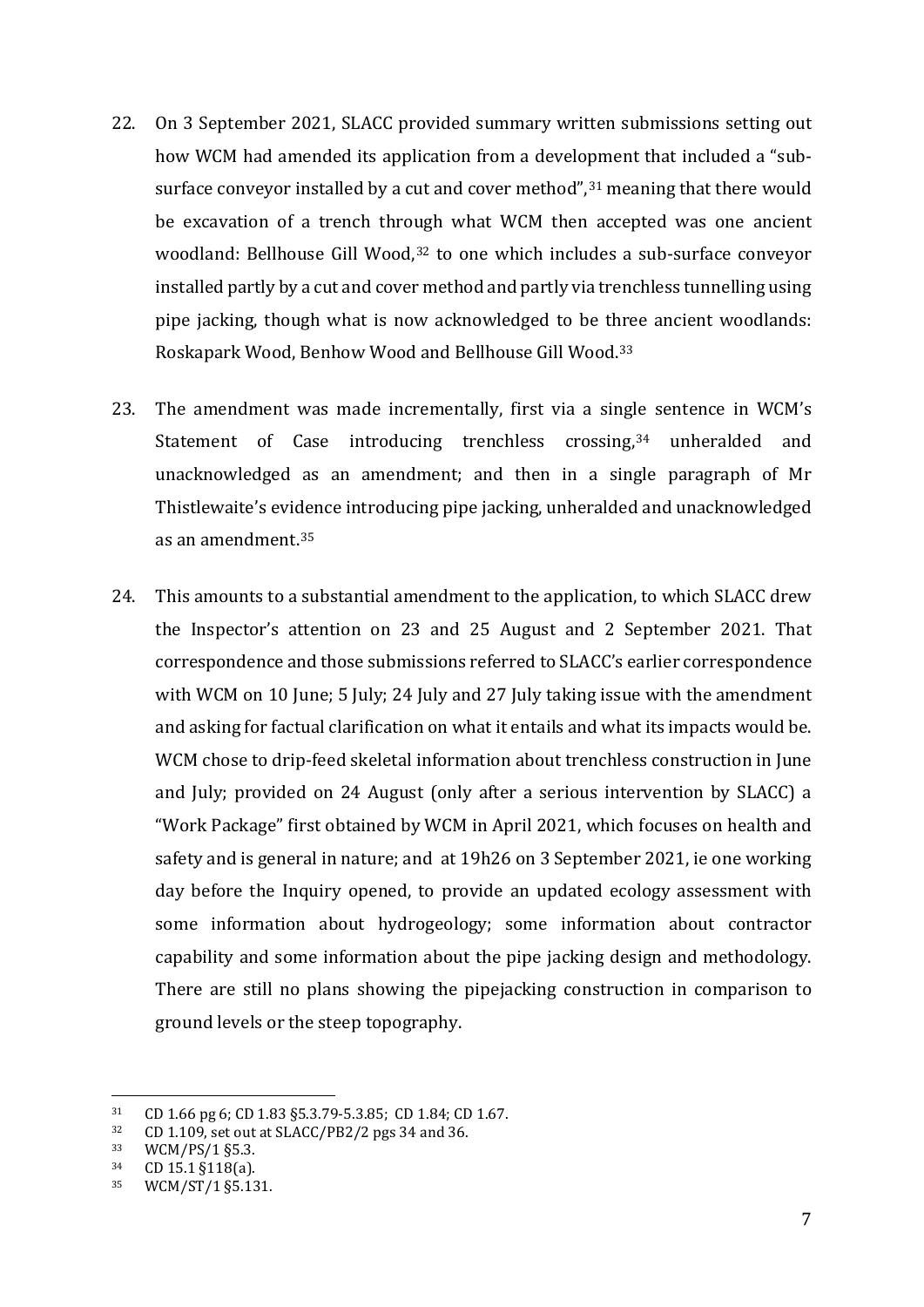- 25. WCM's behaviour is substantively and procedurally unreasonable, but it also puts the Inspector in a very difficult position, because of the legal constraints on his power to consider substantial amendments and the legal requirements for inquiries to be conducted fairly in relation to the main parties and interested parties. SLACC is grateful for the opportunity, later today, to make legal submissions on these matters.
- 26. Stepping back, it is important to note that the result of the way WCM has behaved is that, compared to the scheme as it was when the Secretary of State called it in, WCM comes to this inquiry promoting a different scheme, to extract a different product to sell to a different market.

#### **Ecological Harms**

- 27. Dr Tony Martin's evidence set out why WCM's evidence as it stood at 31 August 2021 did not show that there would not be loss or deterioration of ancient woodland if the Pipe-Jacking Scheme were considered, and set out why there would be loss and deterioration if the Cut-and-Cover Scheme were considered.
- 28. Furthermore, Dr Martin set out in detail why WCM's evidence that the scheme will result in biodiversity net gain was not reliable and that it was likely a substantial biodiversity net loss would result, meaning WCM would be required to provide offsite compensation in order to provide the net gains for biodiversity required in paragraph 174(d) of the NPPF.
- 29. At 19h26 on 3 September 2021, ie one working day before the Inquiry opened, WCM provided an updated Ecology report attaching what may be a further Biodiversity Net Gain Assessment, on which SLACC has not been able to take expert advice from Dr Martin. SLACC thus reserves its position on the issue of biodiversity net gain and on the other ecological harms/missing information highlighted by Dr Martin.

#### **The Mine will Exacerbate Dangerous Climate Change**

30. It is well understood and well known – so much so that it has become something of a colloquialism – that "our house is on fire" – the IPCC made that point again, very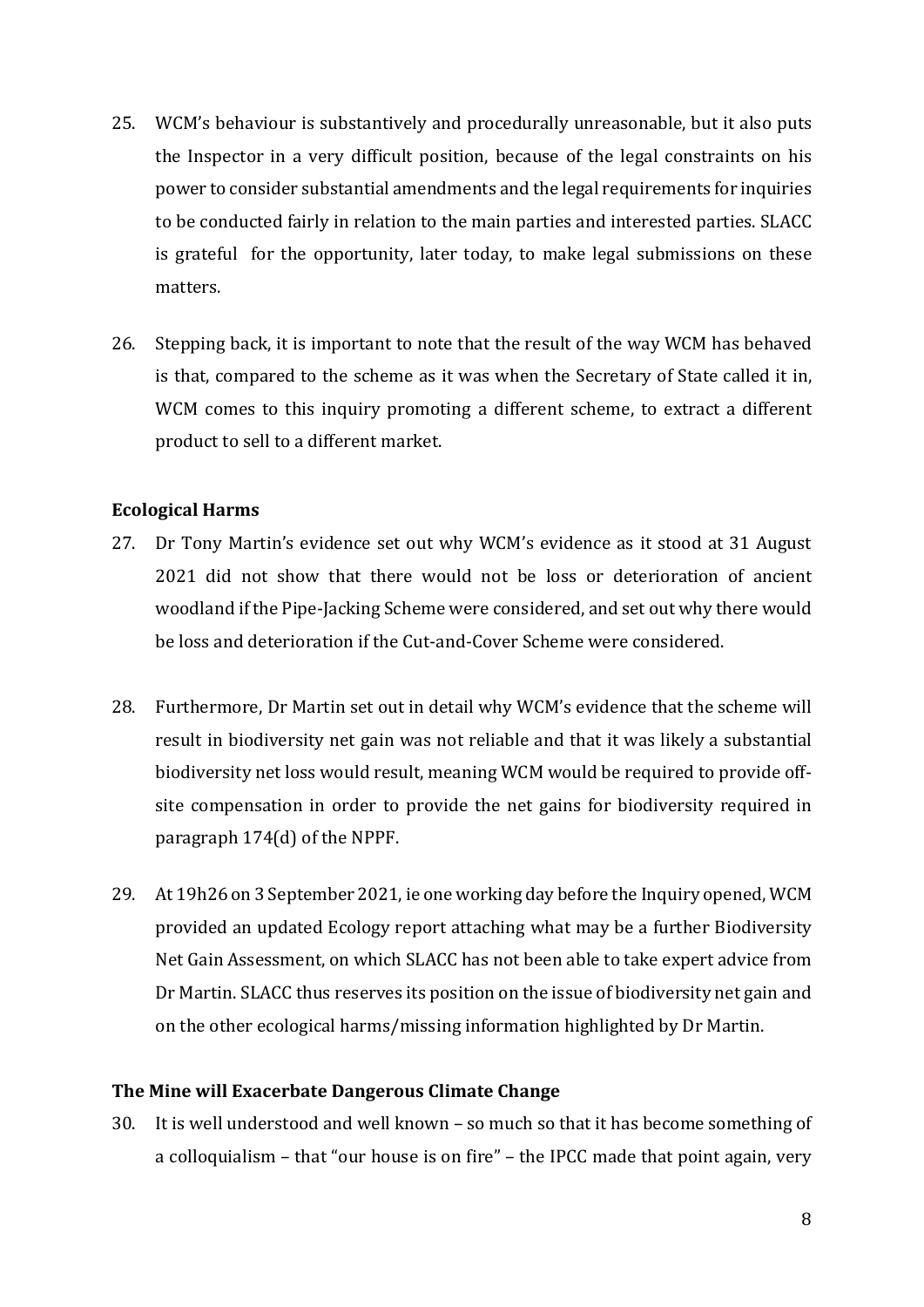clearly, in its recent report, rightly dubbed the "Code Red" report. There is a climate emergency, recognised at local and national level in the United Kingdom, which prompted the adoption of the obligation to achieve net zero by 2050. But the oftrepeated mantra of the climate emergency, can, sometimes, drain it of its true force. That must be guarded against. The fact that the parties in this inquiry agree that climate change is real; that its effects could be catastrophic and that urgent action must be taken to avert dangerous climate change, must intensify rather than blunt the force of that point.

- 31. Climate change could not be more locally and nationally relevant, and it is central to the determination of this appeal. Prof Sir Robert Watson sets out the unchallenged position: the UK is currently significantly off track to meet the Fourth, Fifth and Sixth Carbon Budgets
- 32. We will in our lifetimes experience many severe impacts from the climate crisis, including increased risk from floods and more severe heat, resulting in higher heatrelated morbidity and mortality and increasing loss of biodiversity. We will also experience the economic and social costs of the climate crisis, including the negative economic impact of stranded assets. The most significant environmental and economic impacts will, however, inevitably fall on those who are now young and on future generations. The National Planning Policy Framework's focus on sustainable development obliges, in paragraph 7, that current need must be met in a way that does not compromise the ability of the young and of future generations to meet their needs. A proposed new coal mine, opening in the decade when greenhouse gas emissions must fall rapidly for any hope of holding temperature rise to 1.5˚, and then operating all the way up to 2049, is the starkest example of compromising the ability of the young and future generations to meet their needs; based on a myth of current need.
- 33. WCM's answer to this is, in short, that its new coal mine will have "the lowest carbon footprint of any equivalent operation in the world"[36](#page-8-0) and that the building of a new

<span id="page-8-0"></span><sup>36</sup> WCM/ST/1 § 5.192.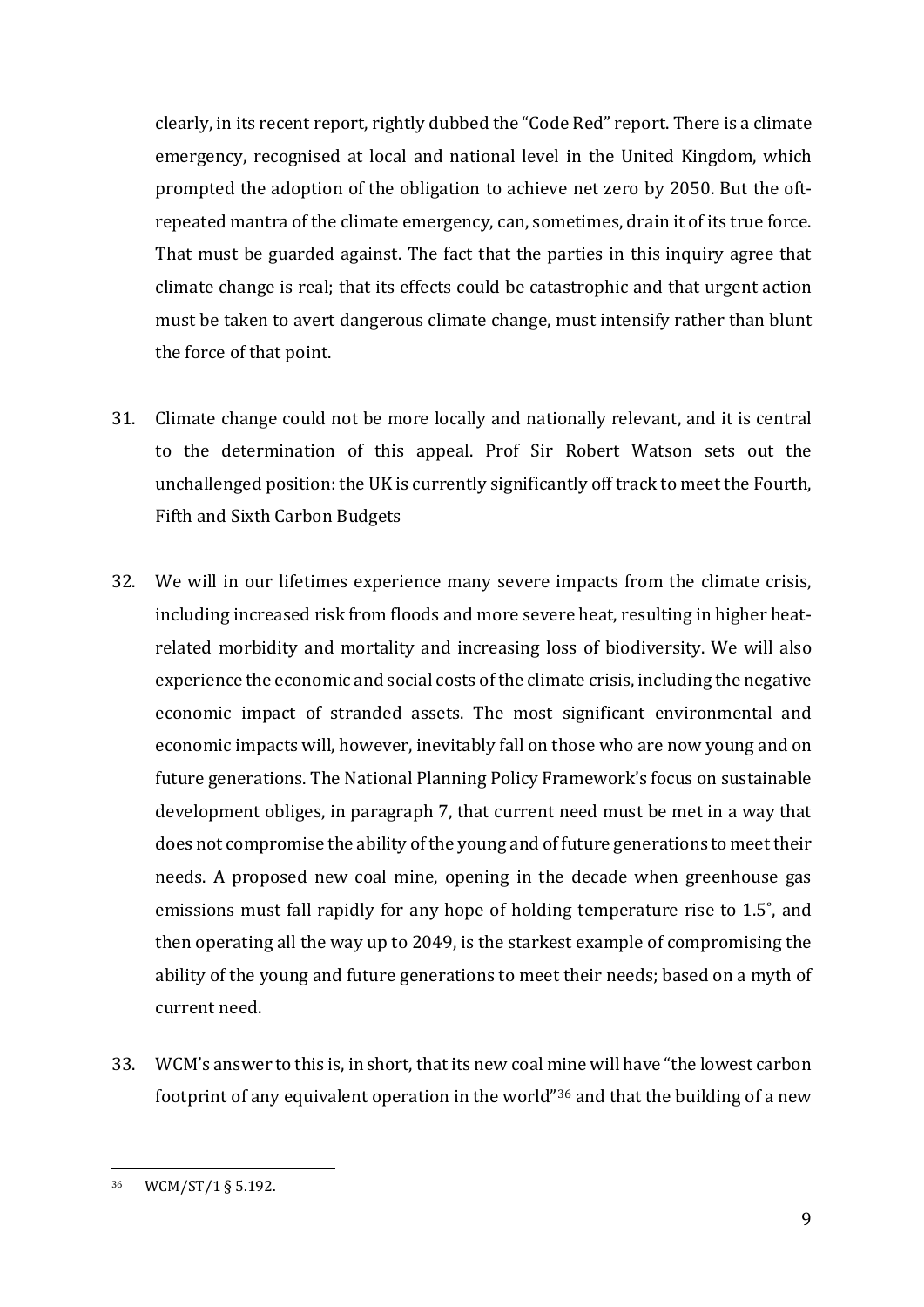coal mine, and the extraction and burning of over 60 million tonnes of coal[37](#page-9-0) from 2025 to 2049 will not actually cause additional GHG emissions. This is achieved through the magic of almost perfect mitigation of fugitive methane; a whole new proposal on methane capture and two new proposals on offsetting; and a "perfect substitution" argument, which sees WCM's new coal substituting for US coal (ie assuming competitor mines overseas produce less coal because WCM arrives on the scene).

- 34. WCM's case is smoke and mirrors. The incongruousness of a new coal mine that is good for climate change is achieved through ignoring GHG emissions; wrongly minimising impacts. The following headline points can be made:
	- a. WCM ignores the GHG emission from combustion of the coal, which would be 8.8 million tonnes  $CO<sub>2</sub>e$  per annum, or 220 million tonnes  $CO<sub>2</sub>e<sup>38</sup>$  $CO<sub>2</sub>e<sup>38</sup>$  $CO<sub>2</sub>e<sup>38</sup>$  over the lifetime of the mine;
	- b. One of the reasons the Applicant ignores these emissions is that they assume WCM coal will substitute for US coal, so reducing transport emissions, but:
		- i. On the Applicant's own figures, that only works if the substitution is 99% effective.[39](#page-9-2) If the substitution is "just" 90% effective, this would result in an additional 790,000 tonnes CO2e per annum, which shows just how unreal the perfect substitution argument is.
		- ii. In any event the Applicant fails to identify a single mine that would close or reduce production because of WCM bringing new coal to the market.
		- iii. The proposition that this would happen is wholly contrary to basic economics, which applies as much to coal mines: as Prof Ekins shows, the result of WCM producing more coal is that more coal would be consumed; other producers would just find markets elsewhere.

<span id="page-9-1"></span><span id="page-9-0"></span> $37$  WCM/CL/2 Ecolyse Table 2.2.<br> $38$  Note that SLACC reserves the r

Note that SLACC reserves the right to amend this figure in light of the further Ecolyse report provided by WCM at 19h26 on 3/9/21.

<span id="page-9-2"></span><sup>39</sup> WCM/GB/1 §7.6-7.9 and Table 1.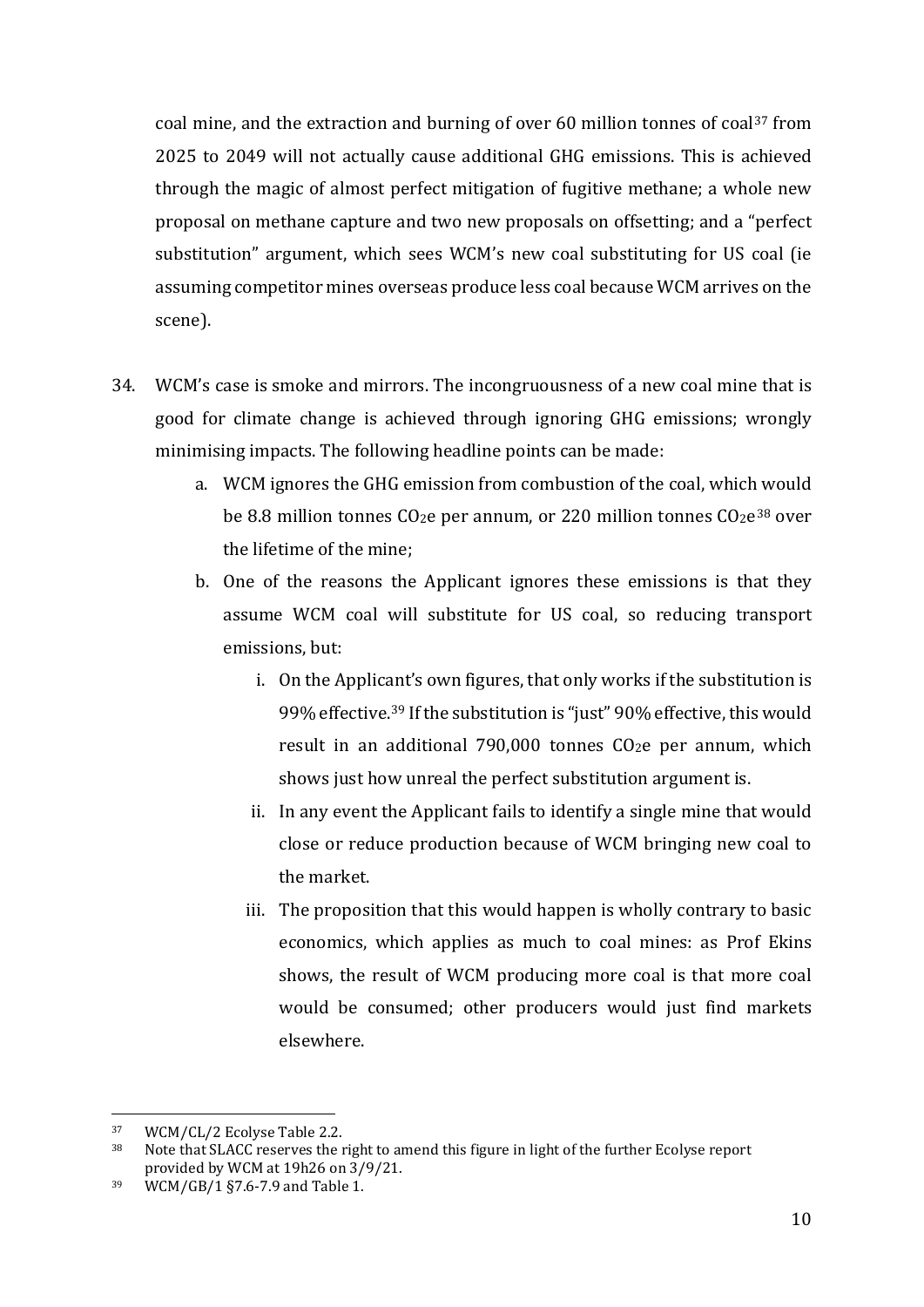- iv. The calculation is asymmetrical and incomplete: whilst referring to the net savings of importing coal from the US, WCM have failed to consider the transport emissions of the coal to its alleged 'European' destinations in the course of evaluating the extent of any net emissions benefit. That is not least because the destination of the coal, whether European, European+ (ie including Turkey), or Japanese, Chinese or Indian, remains unknown.
- c. WCM's own figures from the report which formed the basis for the Council's decisions in 2020 shows that just the operational emissions of the mine (ie ignoring the 220 million tonnes of  $CO<sub>2</sub>e$  from burning the coal) would eclipse the Climate Change Committee's projections for all operational coal mines in the UK. This would be from the start of WCM's operations. If the mine were to open, just this one development would completely rule out one of the CCC's pathways to net zero and would make the other pathways much more difficult to achieve.
- d. WCM ignores the fact that Lord Deben, chair of the Climate Change Committee, noted that the mine was projected to increase UK emissions by a level greater than all the annual emissions from all operational coal mines in the UK that the Committee projected on its net zero pathway, and raised concern about the proposed mine in an open letter to the Secretary of State.[40](#page-10-0) This is unprecedented and shows just how deeply concerned the Climate Change Committee is about the proposal.
- 35. WCM relies on the case of *R(Finch) v Surrey County Council* [2020] EWHC 3566 (Admin) (*Finch*) to justify excluding from the assessment of the environmental impact of the proposal on climate change the GHG emissions from the burning of the coal, but has recognised that those impacts are capable of amounting to material planning considerations.[41](#page-10-1)
- 36. As to the first proposition, there is a significant difference between oil extraction, where the oil needs to be refined before it is combusted, meaning an interposing

<span id="page-10-1"></span><span id="page-10-0"></span><sup>40</sup>  $CD 8.13.$ <br>41  $WCM/ST$ 

WCM/ST/1 §5.140; new Chpt 19 ES (3/9/21) §16.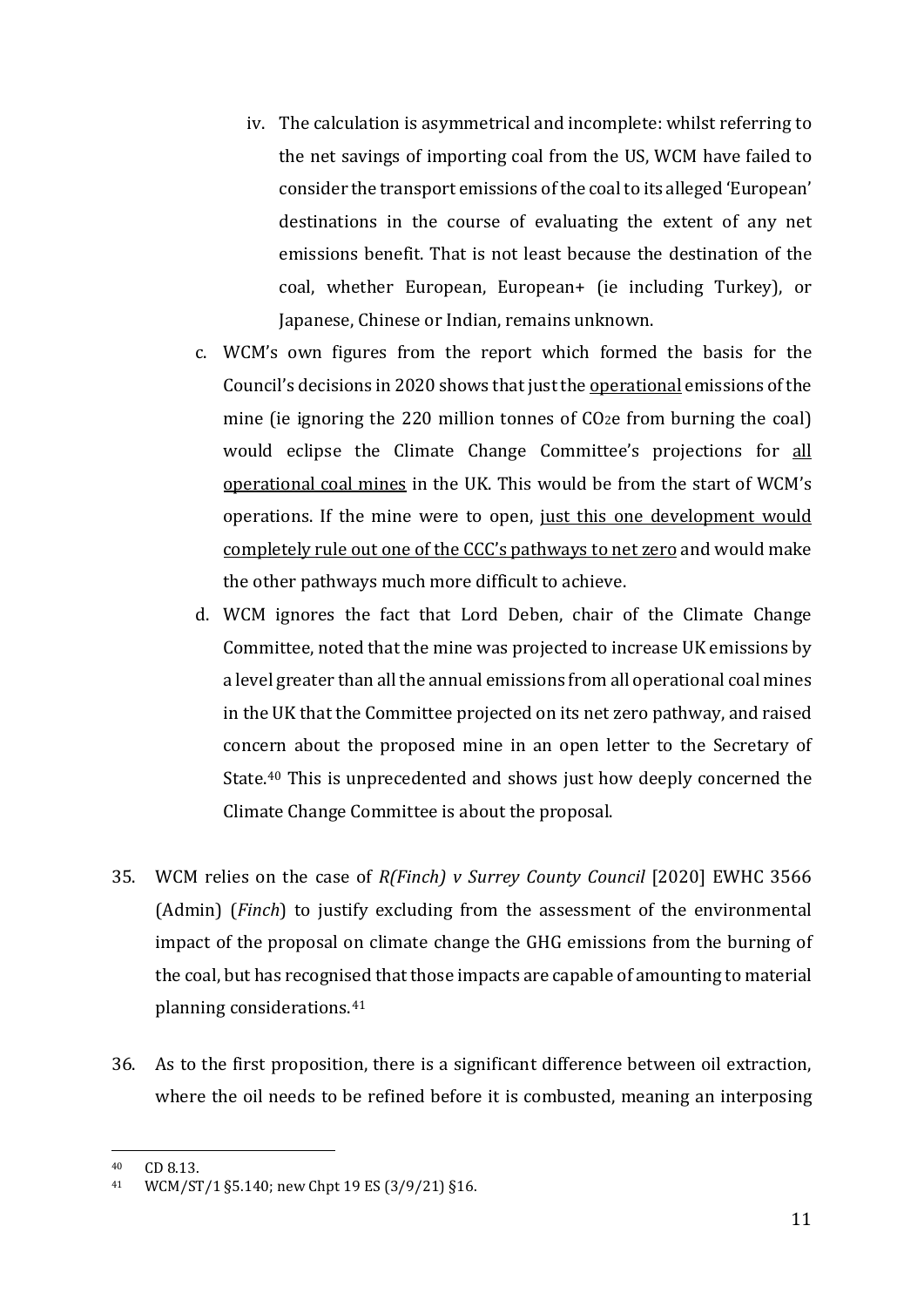process between extraction and burning, and the situation with the coal, where there is nothing of substance between its extraction and processing by WCM, and its use by a steel producer, other than shipping. The GHG emissions of use the coal in this context are thus plainly an effect of the development, unlike the product in *Finch*, and if that use takes place in Europe or further afield, then the emissions are a transboundary effect.

- 37. In any event, *Finch* is under appeal, on the basis that the proper test under the EIA Regulations is a practical approach to EIA based on what is reasonably capable of assessment in light of what is known about the likely impacts of a project (note, not the impacts of the grant of planning permission, but the impacts of the project). It would not be difficult to assess the GHG emissions of combusting the coal. SLACC's experts have done so, using Department for Business, Energy & Industrial Strategy 2021 conversion factors for coking coal.<sup>[42](#page-11-0)</sup> As I have said, that would result in total greenhouse gas emissions from the end use of the coal in the range of 220 million tonnes of CO2e over the life of the mine
- 38. On the second proposition, it is absolutely correct that the greenhouse gas impacts, and the climate change impacts, of the coal being used are capable of amounting to material planning considerations and SLACC's case is that, in light of both national and local planning policy, and the issues raised by the Secretary of State when he called in the decision, they are obvious material considerations.
- 39. The upshot of WCM's approach to refusing to include the emissions from the use of the coal in its EIA is that it does not have good evidence on their extent. SLACC does, via Prof Michael Grubb, Professor of Energy and Climate Change at University College London, contributor to several IPCC reports and Convening Lead Author for Chapter 1 of the Sixth Assessment Report – Mitigation.

#### *On the Applicant's Own Figures the Climate Impact is Enormous*

40. I have already set out the enormity of the greenhouse gas emissions from the operation of the mine and the extreme concern that prospect has provoked from

<span id="page-11-0"></span> $42$  SLACC/PE/1 at §6.6ff.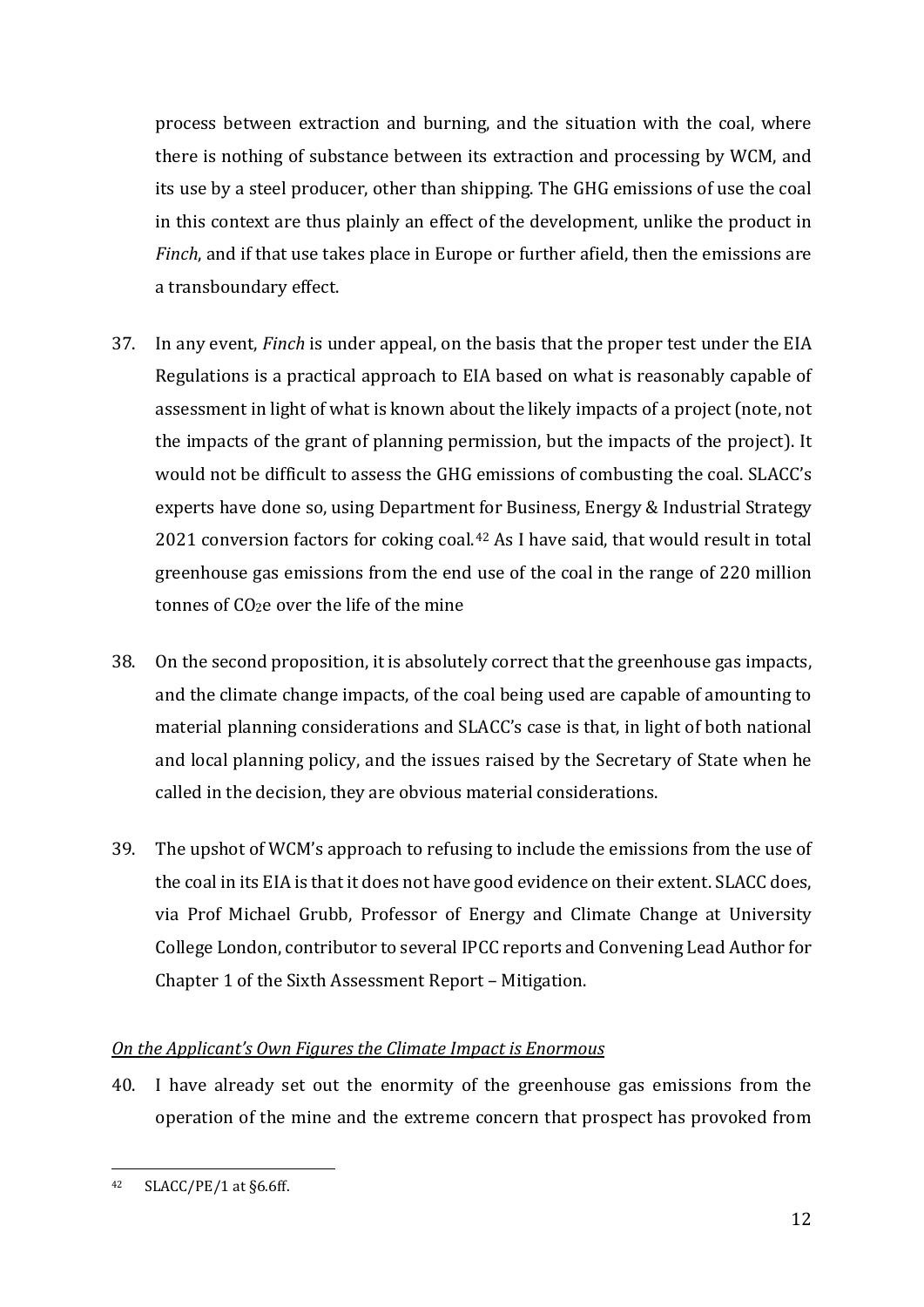the Climate Change Committee. It is worth highlighting that, on WCM's figures, a very high proportion of the annual operational emissions of the mine would be from methane escaping during the extraction and processing operations. The IPCC "Code Red" report approved by governments on 9 August 2021 emphasises how dangerous methane emissions are, because they warm much faster than CO2, so even though they last a much shorter time in the atmosphere, their immediate impact is very serious.[43](#page-12-0)

- 41. WCM retorts that it will capture 95% of the methane emissions, even though it is not prepared to be held to that via condition or s106 agreement. SLACC's case is that such a high level of methane capture is unlikely, unevidenced and unsecured; it is notable that the Council has also flagged concerns as the methane capture system now proposes to occupy half of the clean coal and rejects store building, with entirely opaque results for how the mine will actually operate and what other impacts that might cause.
- 42. WCM also relies on offsetting to address fugitive methane emissions, but as Prof Grubb points out, offsets are not designed to offset methane; their focus is  $CO<sub>2</sub>$ .<sup>[44](#page-12-1)</sup> Offsetting the rapid and much more intense warming produced by methane would require a far greater commitment by WCM.
- 43. The bottom line is that the new mine will cause very large emissions of methane, which rapidly and intensely warms the atmosphere, over exactly the sensitive period to 2035, which is when we need deep and rapid cuts in emissions to stay avoid dangerous climate change. And it will cause very large emissions of CO2, which will persist in the atmosphere for hundreds of years.

#### *WCM's Climate Change Case in Disarray*

44. Beyond all of that, WCM's case on climate change is in disarray. At 19h26 on 3/9/21, ie one working day before the Inquiry opened, WCM sent to PINS and the parties a "revised" ES Chpt 19 on GHG emissions, but which its §1 makes clear replaces that

<span id="page-12-1"></span><span id="page-12-0"></span> $\frac{43}{44}$  SLACC/PE/1 §4.20.

SLACC/PE/1 §4.21.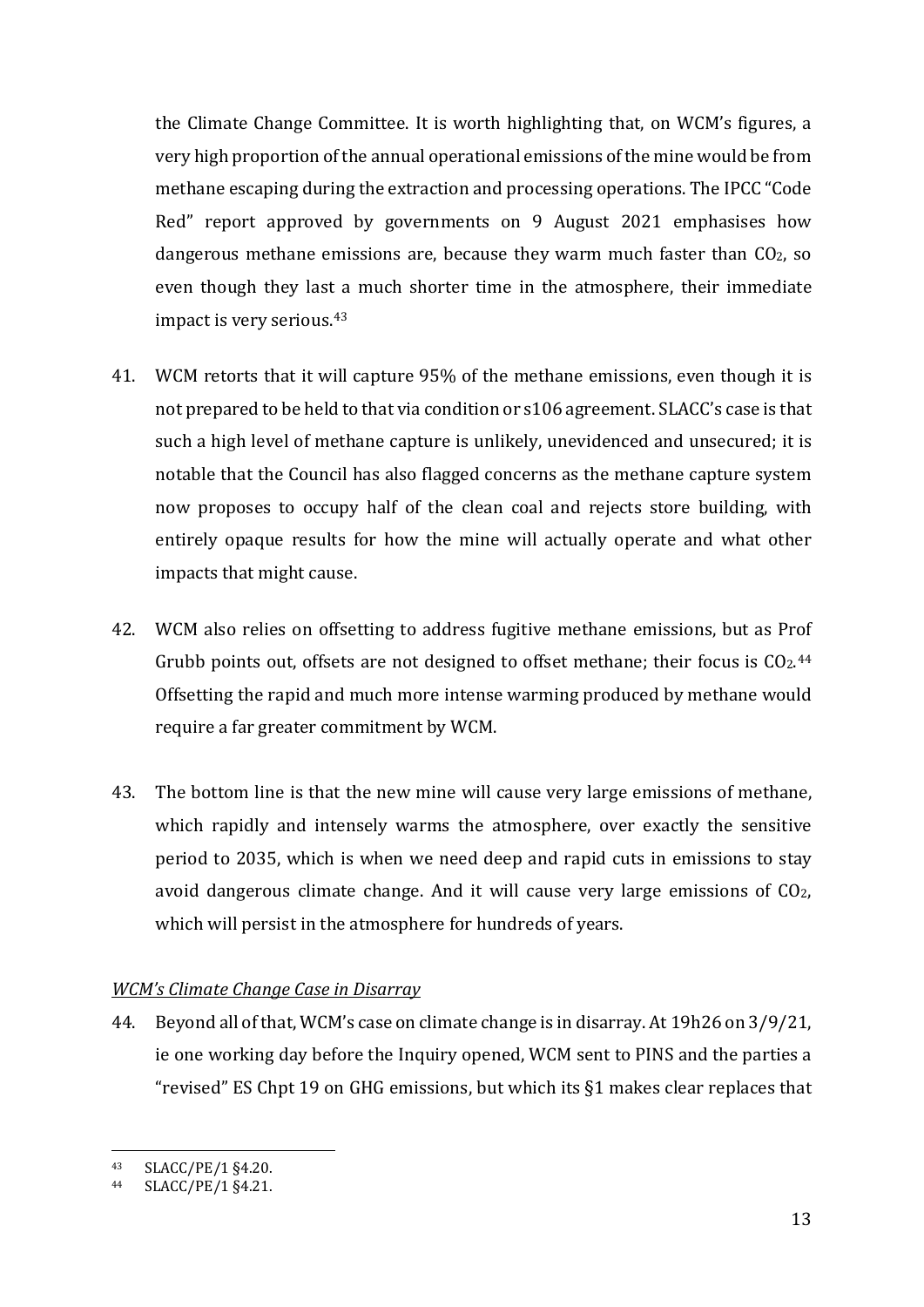chapter. Attached to that was a new version of the GHG assessment carried out by Ecolyse (dated  $1/9/21$ ), which I will call Ecolyse (2).<sup>[45](#page-13-0)</sup> Without explanation for the change, or indeed bringing the change to the parties' and the Inspector's attention, Ecolyse (2) changes the numbers in the GHG assessment. It adds a whole category of emissions, from the steel and concrete etc that will be used to build the mine, which amounts to an additional half a million tonnes of CO2e over the lifetime of the development: 509,823 tonnes more, to be precise. WCM claims (with little justification and nothing secured) that it can mitigate under half of that, meaning an additional 360,689 tonnes of CO2e are now accepted will be emitted, just by the operation of the mine.

- 45. This is yet another example of SLACC pointing out serious a flaw in WCM's evidence and WCM's response being a significant change in stance; unacknowledged; poorly evidenced and poorly explained, but fitted into the same overall analysis, without cogent explanation as to why the change does not impact on the overall analysis.
- 46. The previous version of the Ecolyse report (dated 10/8/21), which I will call Ecolyse (1), was the basis of the evidence given by WCM's witness on climate change, Ms Leatherdale, and hence was the basis of WCM's planning witness, which is based on Ms Leatherdale's analysis. This evidence perforce ignores the full  $\rm CO_{2}e$ impact which is now WCM's case. WCM's other expert reports – for example, the Wood Mackenzie report on Steel and Metallurgical Coal – are also based on Ecolyse (1), not Ecolyse (2). No doubt there are other ramifications of WCM's new evidence, but the one working day between receipt of the evidence and the start of the inquiry obviously did not afford SLACC's experts a proper opportunity to consider that evidence.
- 47. This is an extraordinary position for the inquiry to be in, given that it was always clear that the GHG impact of the development, and hence its impact on climate change, was one of the main issues; and the Secretary of State's letter calling-in the decision made that even more abundantly obvious. WCM's behaviour is plainly

<span id="page-13-0"></span><sup>45</sup> This is the third Greenhouse Gas Emissions assessment, after the AECOM Report was abandoned in favour of Ecolyse (1)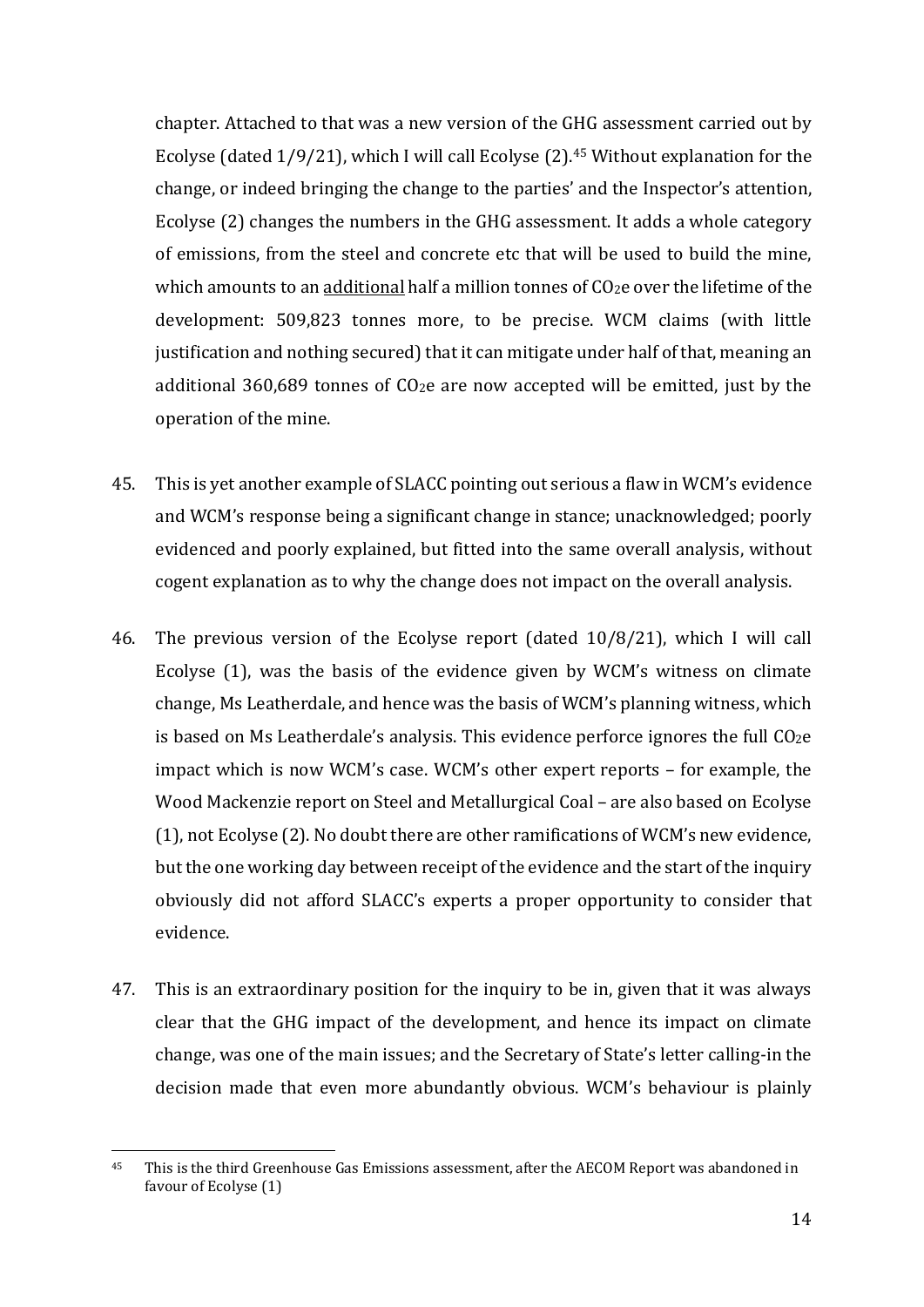unreasonable (both procedurally and substantively); is prejudicing the parties and undermining the inquiry process.

### **Hugely Damaging International Impact**

- 48. Both Prof Grubb and Prof Sir Robert Watson give clear evidence of the hugely damaging international impact that would be caused, both to the UK and by the UK, though the grant of permission for the mine. They are exceptionally well placed to give that evidence: I have set out Prof Grubb's experience; Prof Sir Watson draws on his experience as the former chair of the IPCC and senior scientific advisor to the UK and US governments (amongst much other relevant expertise).
- 49. The UK is required under the Paris Agreement to take a leadership role; it holds itself out as a climate leader and is indeed seen internationally as a such in many respects. Granting permission for this mine would send a clear signal that the UK does not "walk the walk" on climate, undermining its international diplomatic efforts to increase climate pledges and to encourage countries to reduce reliance on coal, specifically. This would have material consequences in the form of reduced ambition from other countries, and therefore increased GHG emissions globally.
- 50. If the mine was permitted on the basis that it was "carbon neutral" or even "carbon negative" many other countries would be likely to follow suit in arguing that they too needed to allow new fossil fuel extraction projects for similar reasons.
- 51. The UK government's much quoted response to the IPCC's "Code Red" report was the need to "consign coal to history" and emphasis on making the UK a hub for green technology. Permitting a new coal mine in the face of this response will seem like rank hypocrisy and, as Prof Grubb points out, the subtlety of the mine being for coking coal rather than coal for use in power stations will not shield the government from that criticism.[46](#page-14-0)
- 52. WCM has not in fact challenged any of Prof Sir Watson's evidence or Prof Grubb's evidence on the international impacts of the mine, so the answer to the question

<span id="page-14-0"></span><sup>46</sup> SLACC/PG/1 §6.3.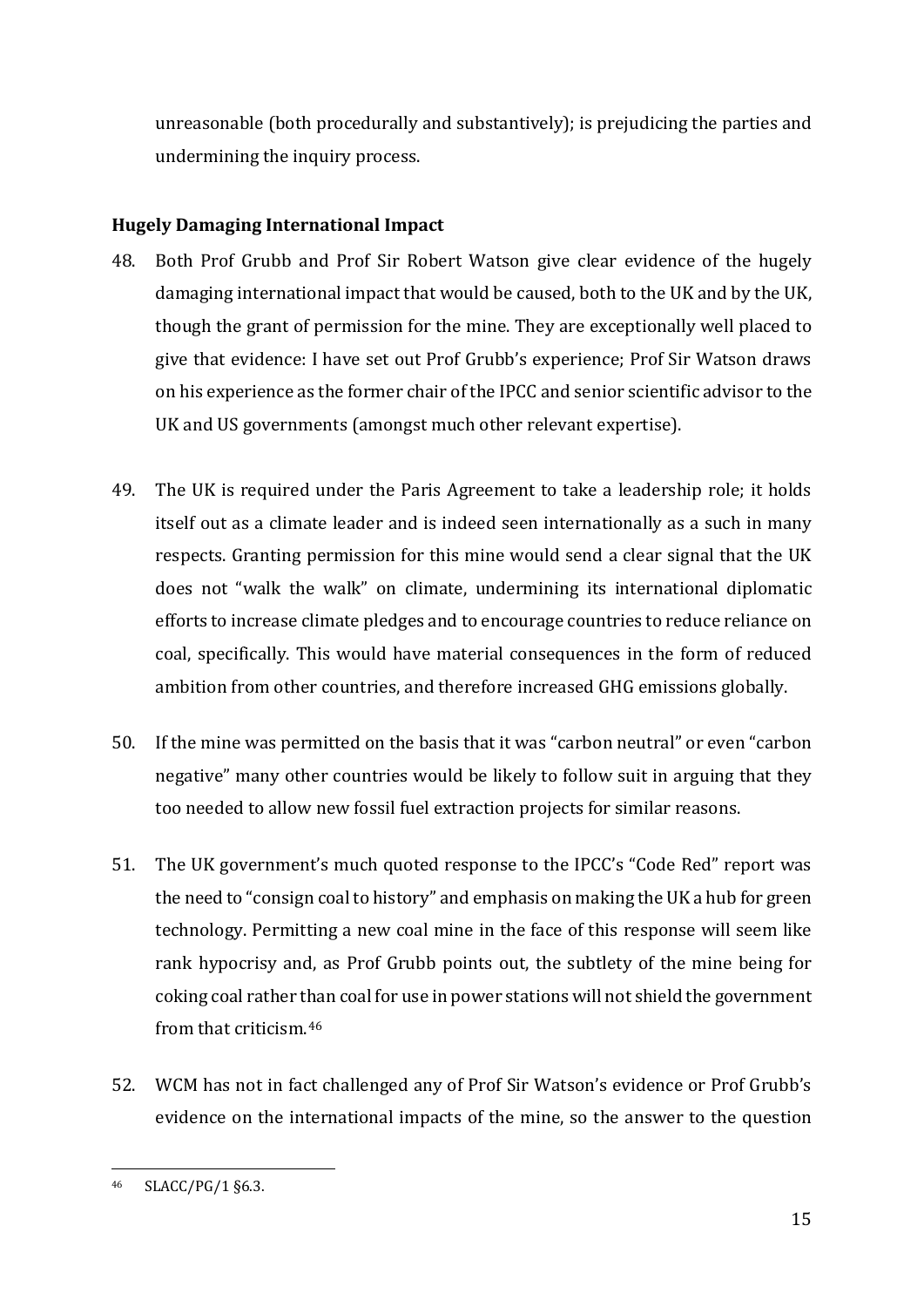asked by the Secretary of State on the national and international impact of the proposed development is uncontroverted: it would be highly deleterious.

#### **Conclusion – Strong Planning Case Against the Mine**

- 53. To the extent possible at the time, given the evidence available, Mr Bedwell's proof sets out SLACC's case that the proposed development does not comply with local or national policy. He sets out why, under the first part of the test under policy DC13 and paragraph 217 of the NPPF, the confirmed impacts and resultant harm arising from the following matters cannot be resolved through the imposition of conditional controls:
	- a. The environmental and social harm that would be caused by the Scheme in undermining the Net-Zero obligation in the Climate Change Act 2008, including at international, national and local level;
	- b. The environmental harm arising from the loss of irreplaceable habitat within ancient woodland.
	- c. The environmental harm to the setting of Scalegill Hall and its outbuildings.
	- d. The environmental landscape harm to the Pow Beck Valley that would arise from the proposed RLF.
	- e. The environmental and social harm to the St Bees Heritage Coast.
	- f. The social harm that would arise from harm to amenity and to users of the Coast to Coast Walk, the Coastal Path and other public rights of way and promoted walks.
	- g. The social harm that would arise from harm to the tourism potential of the Coast to Coast Walk, the Coastal Path and other public rights of way, and promoted walks.
- 54. In these circumstances, the proposed development are not environmentally or socially acceptable, and that the first stage test of Policy DC13 and the NPPF paragraph 217 are not met.
- 55. Turning to the second stage test, ie whether the proposed development provides national, local or community benefits which clearly outweigh its likely impacts (taking all relevant matters into account, including any residual environmental